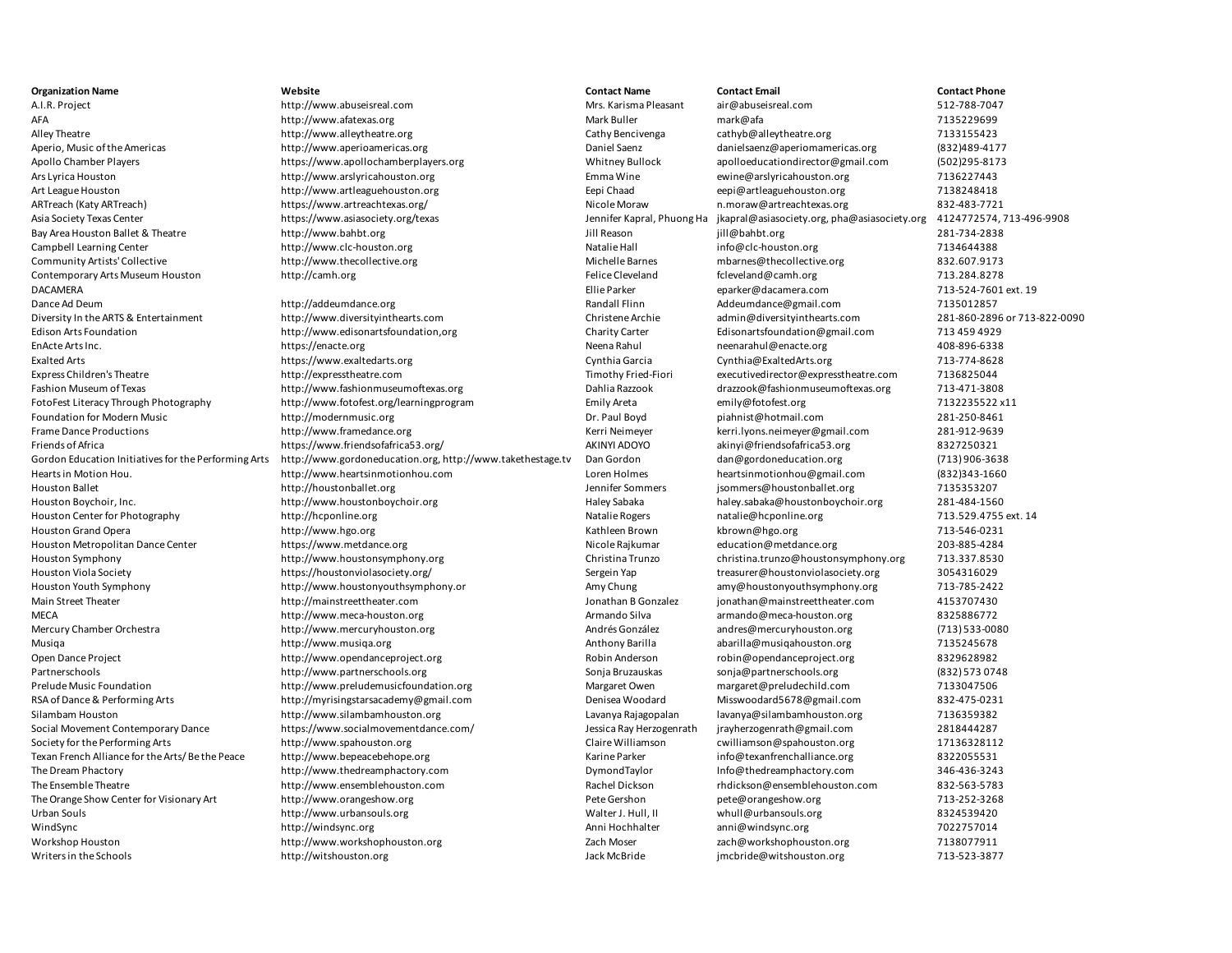## **2021 - 2022 Arts Action Fund Contact Information**

Key: CW (Creative Writing), D (Dance), M (Music), Th (Theatre), VA (Visual Arts), Arts Inst (Arts Instruction), Arts Intg (Arts Integration), Arts Exp (Arts Expereince) as defined by HISD Fine Arts

| <b>Organization Name</b>                             | <b>Funding Types Grade Levels</b> |            | Arts Subjects Areas DSL Arts Ed Type |                                |
|------------------------------------------------------|-----------------------------------|------------|--------------------------------------|--------------------------------|
| A.I.R. Project                                       | Seed Funding                      | ES, MS, HS | CW, D, Th, VA                        | Arts Intg, Arts Exp            |
| AFA                                                  | Seed, IIA                         | ES, MS, HS | M                                    | Arts Inst, Arts Intg           |
| Alley Theatre                                        | Seed, IIA                         | ES, MS, HS | Th                                   | Arts Inst, Arts Intg, Arts Exp |
| Aperio, Music of the Americas                        | Seed Funding                      | ES, MS, HS | M                                    | Arts Intg, Arts Exp            |
| <b>Apollo Chamber Players</b>                        | Seed Funding                      | ES, MS, HS | M                                    | Arts Intg                      |
| Ars Lyrica Houston                                   | Seed, IIA                         | ES         | M                                    | Arts Inst, Arts Intg, Arts Exp |
| Art League Houston                                   | Seed, IIA                         | ES, MS     | VA                                   | Arts Inst, Arts Intg           |
| ARTreach (Katy ARTreach)                             | Seed Funding                      | ES, MS, HS | CW, D, M, Th, VA                     | Arts Inst, Arts Intg, Arts Exp |
| Asia Society Texas Center                            | Seed, IIA                         | ES, MS, HS | CW, D, M, Th, VA                     | Arts Inst, Arts Intg, Arts Exp |
| Bay Area Houston Ballet & Theatre                    | Seed, IIA                         | ES, MS, HS | D                                    | Arts Exp                       |
| Campbell Learning Center                             | Seed, IIA                         | ES, MS, HS | M                                    | Arts Inst, Arts Intg, Arts Exp |
| Community Artists' Collective                        | Seed, IIA                         | ES, MS, HS | VA                                   | Arts Inst, Arts Intg, Arts Exp |
| Contemporary Arts Museum Houston                     | Seed Funding                      | ES, MS, HS | VA                                   | Arts Intg, Arts Exp            |
| <b>DACAMERA</b>                                      | Seed, IIA                         | ES         | M                                    | Arts Intg                      |
| Dance Ad Deum                                        | Seed, IIA                         | ES, MS, HS | D                                    | Arts Inst, Arts Intg, Arts Exp |
| Diversity In the ARTS & Entertainment                | Seed, IIA                         | ES, MS     | CW, D, M, Th, VA                     | Arts Inst, Arts Exp            |
| <b>Edison Arts Foundation</b>                        | Seed, IIA                         | ES, MS, HS | D, M, Th                             | Arts Inst, Arts Intg, Arts Exp |
| EnActe Arts Inc.                                     | <b>IIA</b>                        | ES, MS, HS | CW, Th                               | Arts Exp                       |
| <b>Exalted Arts</b>                                  | Seed, IIA                         | <b>MS</b>  | Th                                   | Arts Inst, Arts Intg           |
| Express Children's Theatre                           | Seed Funding                      | ES         | CW, Th                               | Arts Inst, Arts Exp            |
| <b>Fashion Museum of Texas</b>                       | Seed, IIA                         | ES, MS, HS | VA                                   | Arts Inst, Arts Intg, Arts Exp |
| FotoFest Literacy Through Photography                | Seed, IIA                         | ES, MS, HS | CW, VA                               | Arts Inst, Arts Intg           |
| <b>Foundation for Modern Music</b>                   | Seed, IIA                         | ES, MS, HS | CW, D, M, Th                         | Arts Inst, Arts Intg, Arts Exp |
| <b>Frame Dance Productions</b>                       | Seed Funding                      | ES, MS, HS | D                                    | Arts Inst                      |
| Friends of Africa                                    | Seed Funding                      | ES, MS, HS | VA                                   | Arts Intg                      |
| Gordon Education Initiatives for the Performing Arts | Seed, IIA                         | ES, MS     | CW, D, M, Th, VA                     | Arts Inst, Arts Intg           |
| Hearts in Motion Hou.                                | Seed Funding                      | ES, MS, HS | D, Th                                | Arts Inst, Arts Intg, Arts Exp |
| <b>Houston Ballet</b>                                | Seed, IIA                         | ES, MS, HS | D                                    | Arts Inst, Arts Intg, Arts Exp |
| Houston Boychoir, Inc.                               | Seed Funding                      | ES, MS, HS | M                                    | Arts Inst, Arts Exp            |
| Houston Center for Photography                       | Seed Funding                      | ES, MS, HS | VA                                   | Arts Inst, Arts Intg, Arts Exp |
| <b>Houston Grand Opera</b>                           | Seed, IIA                         | ES, MS, HS | M                                    | Arts Inst, Arts Intg, Arts Exp |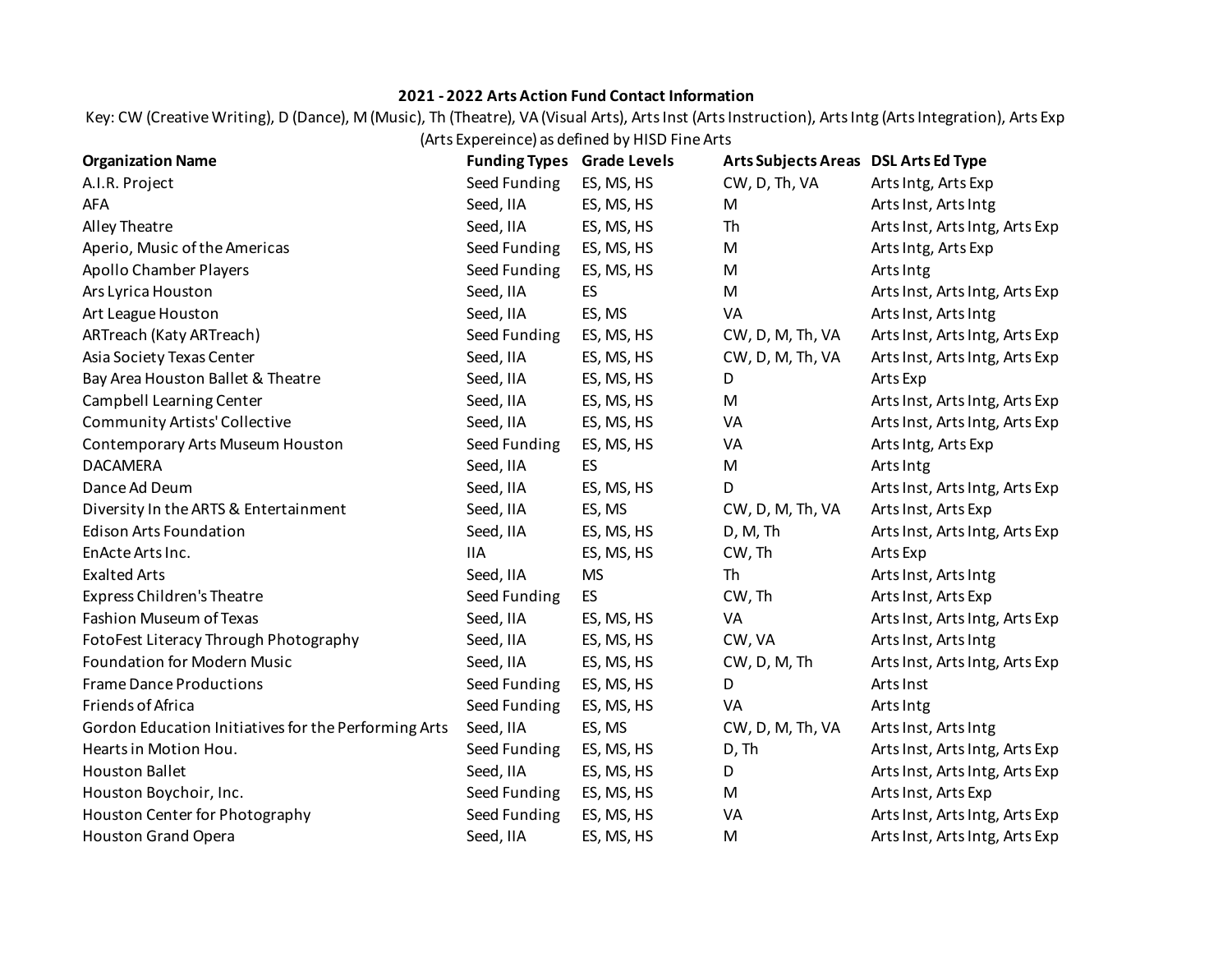| Houston Metropolitan Dance Center               | Seed, IIA    | ES, MS, HS | D, M                  | Arts Inst, Arts Exp            |
|-------------------------------------------------|--------------|------------|-----------------------|--------------------------------|
| Houston Symphony                                | Seed Funding | ES, MS, HS | M                     | Arts Inst, Arts Exp            |
| <b>Houston Viola Society</b>                    | Seed, IIA    | ES, MS, HS | M                     | Arts Inst, Arts Exp            |
| Houston Youth Symphony                          | Seed Funding | MS, HS     | M                     | Arts Inst                      |
| Main Street Theater                             | Seed, IIA    | ES, MS, HS | CW, Th                | Arts Inst, Arts Intg, Arts Exp |
| <b>MECA</b>                                     | Seed, IIA    | ES, MS, HS | D, M, Th, VA          | Arts Inst, Arts Exp            |
| Mercury Chamber Orchestra                       | Seed, IIA    | <b>ES</b>  | M                     | Arts Inst, Arts Intg, Arts Exp |
| Musiqa                                          | Seed Funding | ES, MS, HS | M                     | Arts Inst, Arts Exp            |
| Open Dance Project                              | Seed Funding | ES, MS, HS | D, Th                 | Arts Inst, Arts Intg, Arts Exp |
| Partnerschools                                  | Seed Funding | ES, MS, HS | CW, M, Th, VA         | Arts Inst, Arts Intg, Arts Exp |
| Prelude Music Foundation                        | 11A          | ES         | M                     | Arts Inst, Arts Intg, Arts Exp |
| RSA of Dance & Performing Arts                  | Seed, IIA    | ES, MS, HS | D, Th                 | Arts Inst, Arts Intg, Arts Exp |
| Silambam Houston                                | Seed Funding | ES, MS, HS | D                     | Arts Inst, Arts Intg, Arts Exp |
| Social Movement Contemporary Dance              | Seed, IIA    | ES, MS, HS | D                     | Arts Inst, Arts Intg, Arts Exp |
| Society for the Performing Arts                 | Seed Funding | MS         | CW, D, VA             | Arts Inst, Arts Intg, Arts Exp |
| Texan French Alliance for the Arts/Be the Peace | Seed, IIA    | ES, MS, HS | CW, D, M, Th, VA      | Arts Intg, Arts Exp            |
| The Dream Phactory                              | Seed Funding | MS, HS     | D, VA                 | Arts Inst, Arts Intg, Arts Exp |
| The Ensemble Theatre                            | Seed, IIA    | ES, MS, HS | $CW$ , $D$ , $M$ , Th | Arts Inst, Arts Intg, Arts Exp |
| The Orange Show Center for Visionary Art        | 11A          | ES, MS, HS | VA                    | Arts Inst, Arts Exp            |
| Urban Souls                                     | 11A          | ES, MS, HS | D, Th                 | Arts Inst, Arts Exp            |
| WindSync                                        | Seed Funding | ES, MS, HS | M                     | Arts Inst, Arts Intg, Arts Exp |
| Workshop Houston                                | Seed, IIA    | ES, MS, HS | CW, D, M, VA          | Arts Inst                      |
| Writers in the Schools                          | Seed, IIA    | ES, MS, HS | <b>CW</b>             | Arts Inst, Arts Intg, Arts Exp |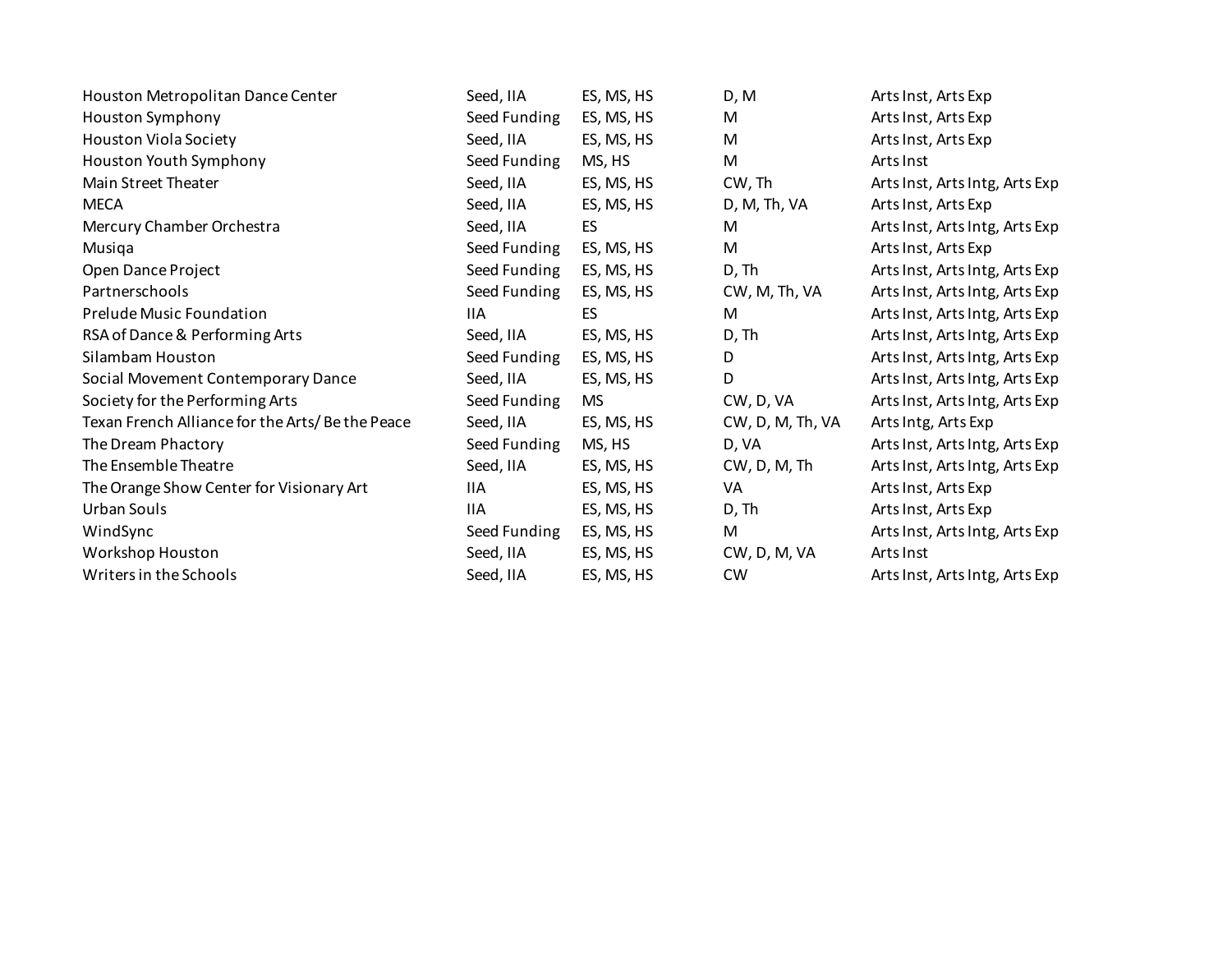## **2021 - 2022 Arts Action Fund Professional Development Offerings**

Key: CW (Creative Writing), D (Dance), M (Music), Th (Theatre), VA (Visual Arts), Arts Inst (Arts Instruction), Arts Intg (Arts Integration), Arts Exp (Arts Expereince) as defined by HISD Fine Arts

| <b>Organization Name</b>                             | <b>PD Offering</b> | PD Arts Ed Type                                 |
|------------------------------------------------------|--------------------|-------------------------------------------------|
| A.I.R. Project                                       | No PD              | No PD                                           |
| <b>AFA</b>                                           | No PD              | No PD                                           |
| Alley Theatre                                        | Th                 | Arts Inst, Arts Intg                            |
| Aperio, Music of the Americas                        | M                  | Arts Intg, Arts Exp                             |
| <b>Apollo Chamber Players</b>                        | No PD              | No PD                                           |
| Ars Lyrica Houston                                   | No PD              | No PD                                           |
| Art League Houston                                   | No PD              | No PD                                           |
| ARTreach (Katy ARTreach)                             | CW, M, Th, VA      | Arts Inst, Arts Intg, Arts Exp                  |
| Asia Society Texas Center                            |                    | CW, D, M, Th, VA Arts Inst, Arts Intg, Arts Exp |
| Bay Area Houston Ballet & Theatre                    | D                  | No PD                                           |
| Campbell Learning Center                             | No PD              | No PD                                           |
| <b>Community Artists' Collective</b>                 | VA                 | Arts Inst, Arts Intg, Arts Exp                  |
| Contemporary Arts Museum Houston                     | VA                 | Arts Intg, Arts Exp                             |
| <b>DACAMERA</b>                                      | No PD              | No PD                                           |
| Dance Ad Deum                                        | D                  | Arts Inst, Arts Intg, Arts Exp                  |
| Diversity In the ARTS & Entertainment                | No PD              | Arts Inst                                       |
| <b>Edison Arts Foundation</b>                        | D, M, Th           | Arts Inst, Arts Intg, Arts Exp                  |
| EnActe Arts Inc.                                     | No PD              | No PD                                           |
| <b>Exalted Arts</b>                                  | No PD              | No PD                                           |
| <b>Express Children's Theatre</b>                    | No PD              | No PD                                           |
| <b>Fashion Museum of Texas</b>                       | VA                 | Arts Inst, Arts Intg, Arts Exp                  |
| FotoFest Literacy Through Photography                | CW, VA             | Arts Inst, Arts Intg                            |
| <b>Foundation for Modern Music</b>                   | $CW$ , $D$ , $M$   | Arts Inst, Arts Exp                             |
| <b>Frame Dance Productions</b>                       | D                  | Arts Inst                                       |
| Friends of Africa                                    | No PD              | No PD                                           |
| Gordon Education Initiatives for the Performing Arts |                    | CW, D, M, Th, VA Arts Inst, Arts Intg           |
| Hearts in Motion Hou.                                | D                  | Arts Inst, Arts Intg, Arts Exp                  |
| <b>Houston Ballet</b>                                | D                  | Arts Inst, Arts Intg                            |
| Houston Boychoir, Inc.                               | No PD              | No PD                                           |
| Houston Center for Photography                       | No PD              | No PD                                           |
| <b>Houston Grand Opera</b>                           | M                  | Arts Inst, Arts Intg                            |